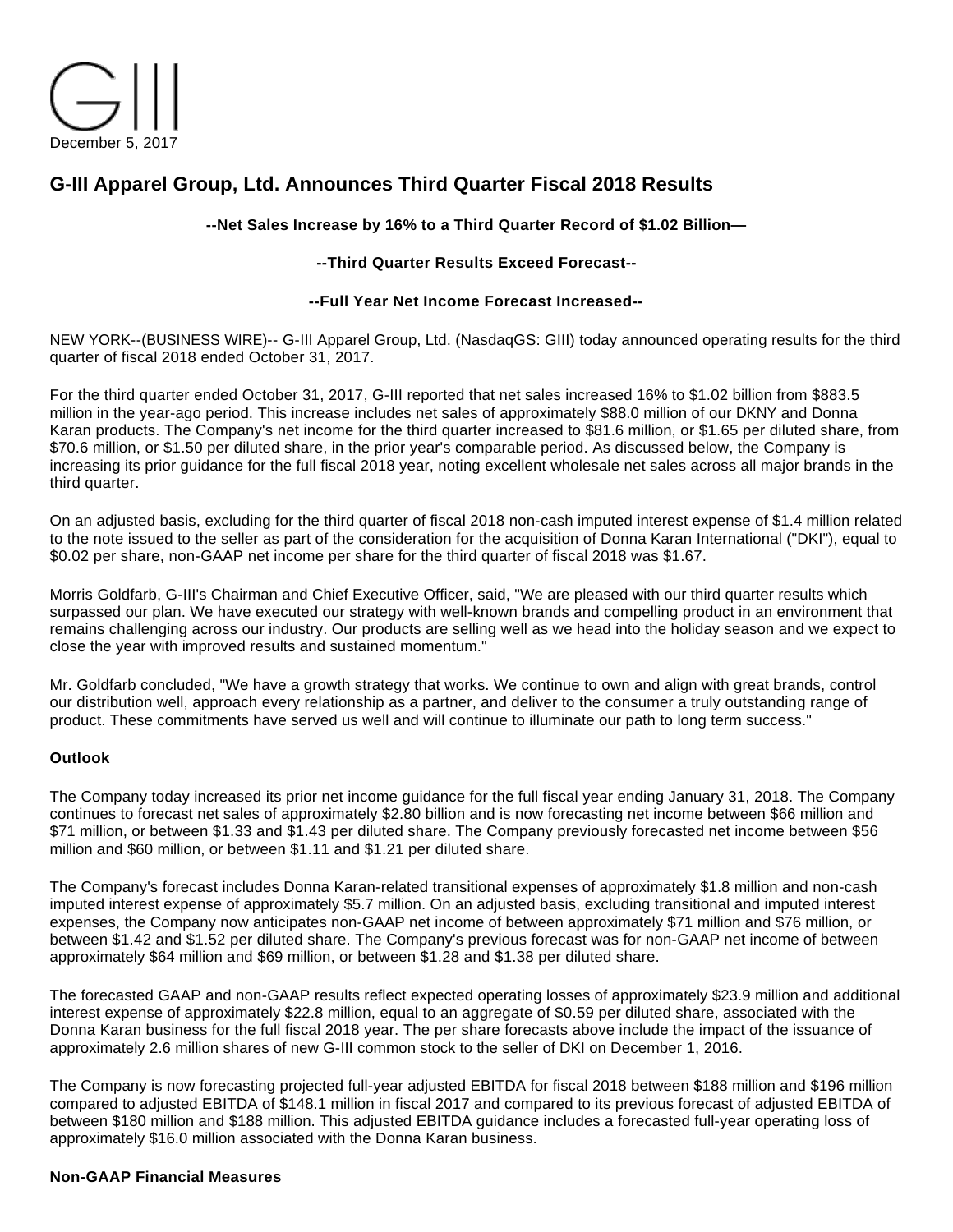Reconciliations of GAAP net income to non-GAAP net income, GAAP net income per share to non-GAAP net income per share and of GAAP net income to adjusted EBITDA are presented in tables accompanying the condensed financial statements included in this release and provide useful information to evaluate the Company's operational performance. Non-GAAP net income, non-GAAP net income per share and adjusted EBITDA should be evaluated in light of the Company's financial results prepared in accordance with GAAP.

#### **About G-III Apparel Group, Ltd.**

G-III is a leading manufacturer and distributor of apparel and accessories under licensed brands, owned brands and private label brands. G-III's owned brands include Donna Karan, DKNY, Vilebrequin, G. H. Bass, Andrew Marc, Marc New York, Eliza J and Jessica Howard. G-III has fashion licenses under the Calvin Klein, Tommy Hilfiger, Karl Lagerfeld Paris, Kenneth Cole, Cole Haan, Guess?, Vince Camuto, Ivanka Trump, Kensie, Levi's and Dockers brands. Through our team sports business, G-III has licenses with the National Football League, National Basketball Association, Major League Baseball, National Hockey League, Hands High, Touch by Alyssa Milano and more than 100 U.S. colleges and universities. G-III also operates retail stores under the DKNY, Wilsons Leather, G. H. Bass, Vilebrequin, Calvin Klein Performance and Karl Lagerfeld Paris names.

Statements concerning G-III's business outlook or future economic performance, anticipated revenues, expenses or other financial items; product introductions and plans and objectives related thereto; and statements concerning assumptions made or expectations as to any future events, conditions, performance or other matters are "forward-looking statements" as that term is defined under the Federal Securities laws. Forward-looking statements are subject to risks, uncertainties and factors which include, but are not limited to, reliance on licensed product, reliance on foreign manufacturers, risks of doing business abroad, the current economic and credit environment, the nature of the apparel industry, including changing customer demand and tastes, customer concentration, seasonality, risks of operating a retail business, customer acceptance of new products, the impact of competitive products and pricing, dependence on existing management, possible disruption from acquisitions, risks relating to G-III's acquisition of Donna Karan International Inc. and general economic conditions, as well as other risks detailed in G-III's filings with the Securities and Exchange Commission. G-III assumes no obligation to update the information in this release.

#### **G-III APPAREL GROUP, LTD. AND SUBSIDIARIES (NASDAQGS: GIII) CONSOLIDATED STATEMENTS OF OPERATIONS AND SELECTED BALANCE SHEET DATA**

(In thousands, except per share amounts) (Unaudited)

|                                                     | <b>Three Months Ended</b> |                    | Nine Months Ended                             |              |  |
|-----------------------------------------------------|---------------------------|--------------------|-----------------------------------------------|--------------|--|
|                                                     | October 31,               |                    |                                               | October 31,  |  |
|                                                     | <u> 2017 </u>             | <u> 2016</u>       | <u> 2017 </u>                                 | <u> 2016</u> |  |
| Net sales                                           |                           |                    | \$1,024,993 \$883,476 \$2,092,040 \$1,783,145 |              |  |
| Cost of sales                                       | 634,128                   | 562,024            | 1,296,428                                     | 1,140,381    |  |
| Gross profit                                        | 390,865                   | 321,452            | 795,612                                       | 642,764      |  |
| Selling general and administrative expenses         | 242,740                   | 198,274            | 636,000                                       | 504,547      |  |
| Depreciation and amortization                       | 6,906                     | 8,033              | 27,480                                        | 22,898       |  |
| Operating profit                                    | 141,219                   | 115,145            | 132,132                                       | 115,319      |  |
| Equity earnings (loss) in unconsolidated affiliates | 612                       | (1, 437)           | (540)                                         | (820)        |  |
| Interest and financing charges, net                 | (13, 884)                 | (1,701)            | (33, 472)                                     | (3,999)      |  |
| Income before taxes                                 | 127,947                   | 112,007            | 98,120                                        | 110,500      |  |
| Income tax expense                                  | 46,322                    | 41,443             | 35,454                                        | 38,458       |  |
| Net income                                          |                           | 81,625 \$70,564 \$ | 62,666 \$                                     | 72,042       |  |
| Net income per common share:                        |                           |                    |                                               |              |  |
| Basic                                               | \$<br>$1.67$ \$           | $1.54$ \$          | $1.29$ \$                                     | 1.58         |  |
| <b>Diluted</b>                                      | $1.65$ \$                 | $1.50$ \$          | $1.27$ \$                                     | 1.53         |  |
| Weighted average shares outstanding:                |                           |                    |                                               |              |  |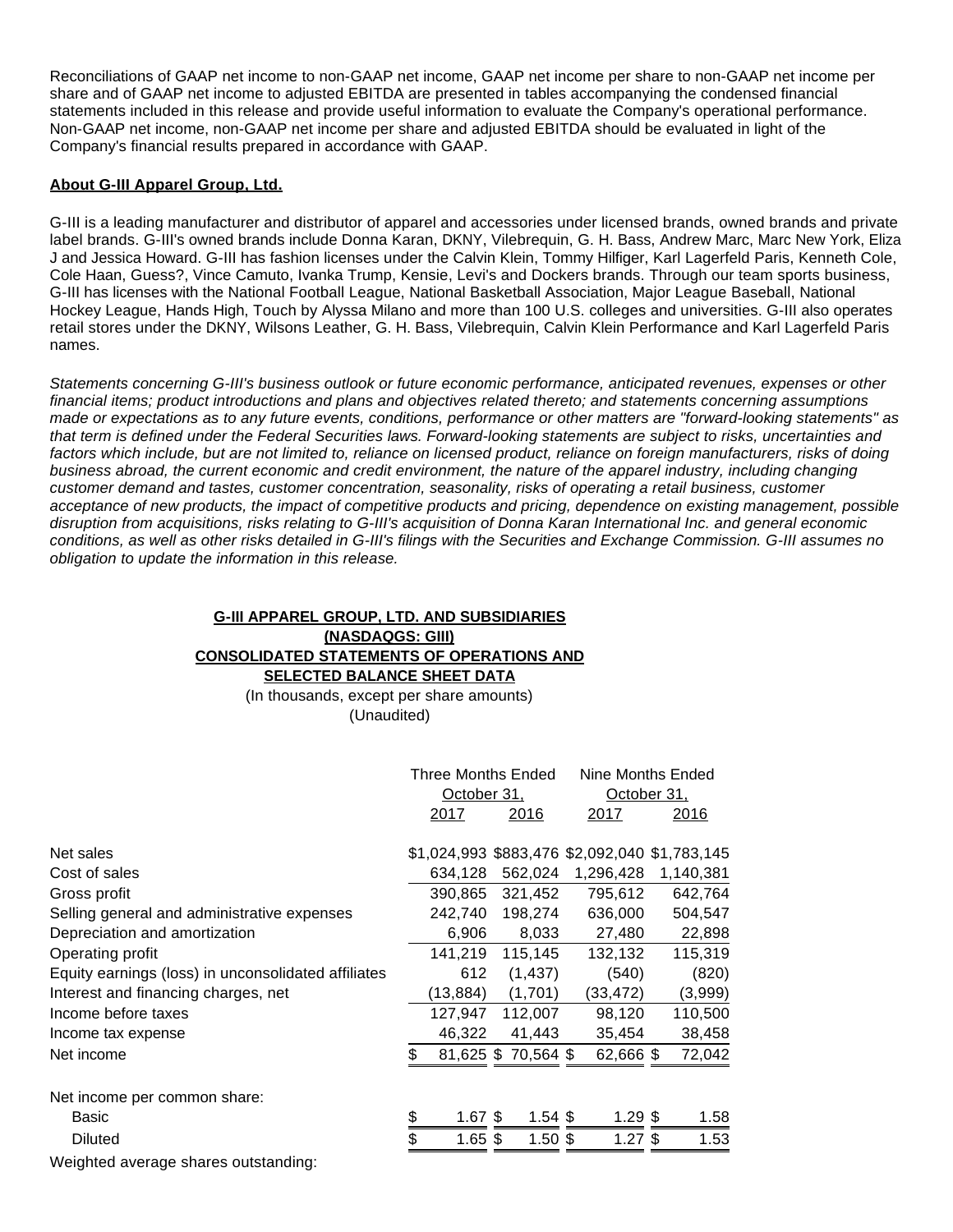| Basic                                              | 48,846 | 45.918 | 48,729         | 45,713    |
|----------------------------------------------------|--------|--------|----------------|-----------|
| <b>Diluted</b>                                     | 49,528 | 46,902 | 49.410         | 46,947    |
|                                                    |        |        |                |           |
| <b>Selected Balance Sheet Data (in thousands):</b> |        |        | At October 31, |           |
|                                                    |        |        | 2017           | 2016      |
| Cash                                               |        | \$     | 68,229 \$      | 44,996    |
| <b>Working Capital</b>                             |        |        | 928,371        | 704,506   |
| Inventory                                          |        |        | 592.822        | 490,555   |
| Total Assets                                       |        |        | 2,259,053      | 1,423,441 |
| Short-term Revolving Debt                          |        |        |                | 91,334    |
| Long-Term Debt                                     |        |        | 726,608        |           |
| Total Stockholders' Equity                         |        |        | 1,106,932      | 969,902   |

# **G-III APPAREL GROUP, LTD. AND SUBSIDIARIES RECONCILIATION OF ACTUAL GAAP NET INCOME PER SHARE TO ACTUAL NON-GAAP NET INCOME PER SHARE**

**(Unaudited)**

|                                              | <b>Actual Three</b><br><b>Months</b><br>Ended<br>October 31,<br>2017 | <b>Actual Three</b><br><b>Months</b><br>Ended<br>October 31,<br>2016 | <b>Actual Nine</b><br><b>Months</b><br><b>Ended</b><br>October 31,<br>2017 | <b>Actual Nine</b><br><b>Months</b><br><b>Ended</b><br>October 31,<br>2016 |
|----------------------------------------------|----------------------------------------------------------------------|----------------------------------------------------------------------|----------------------------------------------------------------------------|----------------------------------------------------------------------------|
| GAAP diluted net income per common share     | \$1.65                                                               | \$1.50                                                               | \$1.27                                                                     | \$1.53                                                                     |
| Excluded from non-GAAP:                      |                                                                      |                                                                      |                                                                            |                                                                            |
| Professional fees associated with the DKI    |                                                                      |                                                                      |                                                                            |                                                                            |
| acquisition                                  |                                                                      |                                                                      |                                                                            | 0.06                                                                       |
| Non-cash imputed interest                    | 0.03                                                                 |                                                                      | 0.09                                                                       |                                                                            |
| Donna Karan related transitional expenses    |                                                                      |                                                                      | 0.04                                                                       |                                                                            |
| Income tax benefit impacts of non-GAAP       |                                                                      |                                                                      |                                                                            |                                                                            |
| adjustments                                  | (0.01)                                                               |                                                                      | (0.05)                                                                     | (0.02)                                                                     |
| Non-GAAP diluted net income per common share | \$1.67                                                               | \$1.50                                                               | \$1.35                                                                     | \$1.57                                                                     |

Non-GAAP diluted net income per share is a "non-GAAP financial measure" that excludes acquisition related professional fees, non-cash imputed interest expense and Donna Karan related transitional expenses, which are comprised primarily of severance expenses, in connection with the acquisition of DKI. Income tax impacts of non-GAAP adjustments are calculated using the effective tax rates for the respective period. Management believes that this non-GAAP financial measure provides meaningful supplemental information regarding our performance by excluding acquisition-related expenses and charges in fiscal 2017 and 2018 that are not indicative of our core business operating results. Management uses this non-GAAP financial measure to assess our performance on a comparative basis and believes that it is also useful to investors to enable them to assess our performance on a comparative basis across historical periods and facilitate comparisons of our operating results to those of our competitors. The presentation of this financial information is not intended to be considered in isolation or as a substitute for, or superior to, the financial information prepared and presented in accordance with GAAP.

#### **G-III APPAREL GROUP, LTD. AND SUBSIDIARIES RECONCILIATION OF FORECASTED AND ACTUAL GAAP NET INCOME PER SHARE TO FORECASTED AND ACTUAL NON-GAAP NET INCOME PER SHARE (Unaudited)**

|                                          | <b>Forecasted Twelve</b> Actual Twelve<br>Months Ending<br>January 31, 2018 | Months Ended<br>January 31, 2017 |
|------------------------------------------|-----------------------------------------------------------------------------|----------------------------------|
| GAAP diluted net income per common share | $$1.33 - $1.43$                                                             | \$1.10                           |
| Excluded from non-GAAP:                  |                                                                             |                                  |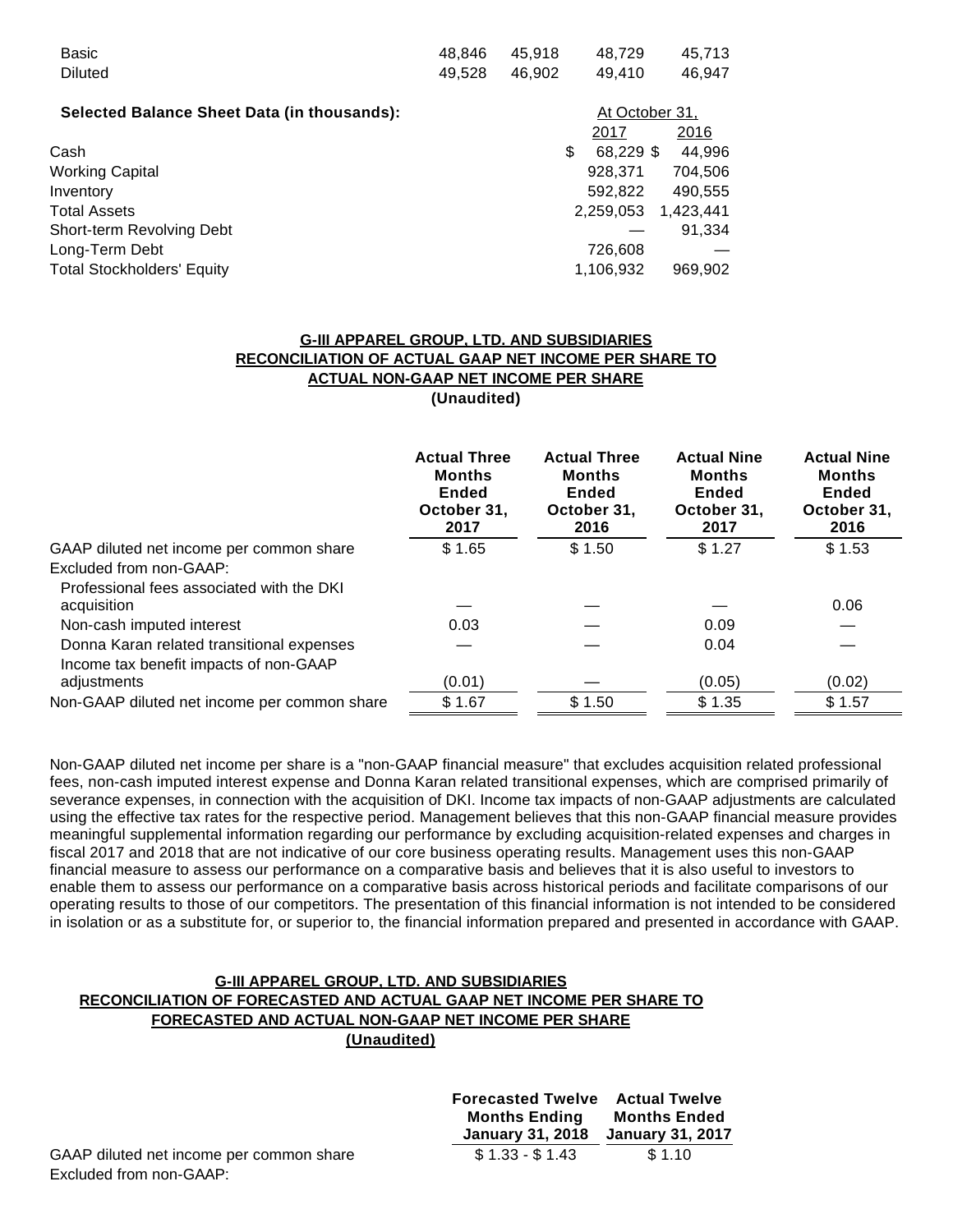| Professional fees associated with the DKI acquisition |                 | 0.16   |  |
|-------------------------------------------------------|-----------------|--------|--|
| Non-cash imputed interest                             | 0.11            | 0.02   |  |
| Donna Karan related transitional expenses             | 0.04            | 0.08   |  |
| Asset impairment charges                              |                 | 0.22   |  |
| Income tax benefit impacts of non-GAAP adjustments    | (0.06)          | (0.16) |  |
| Non-GAAP diluted net income per common share          | $$1.42 - $1.52$ | \$1.42 |  |
|                                                       |                 |        |  |

Non-GAAP diluted net income per share is a "non-GAAP financial measure" that excludes acquisition related professional fees, non-cash imputed interest expense and Donna Karan related transitional expenses, which are comprised primarily of severance expenses, in connection with the acquisition of DKI, as well as asset impairment charges related to the retail operations segment in fiscal 2017. Income tax impacts of non-GAAP adjustments are calculated using the effective tax rates for the respective period. Management believes that this non-GAAP financial measure provides meaningful supplemental information regarding our performance by excluding acquisition-related expenses and charges in fiscal 2017 and 2018 and asset impairment charges in fiscal 2017 related to our retail operations segment that are not indicative of our core business operating results. Management uses this non-GAAP financial measure to assess our performance on a comparative basis and believes that it is also useful to investors to enable them to assess our performance on a comparative basis across historical periods and facilitate comparisons of our operating results to those of our competitors. The presentation of this financial information is not intended to be considered in isolation or as a substitute for, or superior to, the financial information prepared and presented in accordance with GAAP.

#### **G-III APPAREL GROUP, LTD. AND SUBSIDIARIES RECONCILIATION OF FORECASTED AND ACTUAL NET INCOME TO FORECASTED AND ACTUAL ADJUSTED EBITDA**

(In thousands) (Unaudited)

| Net income<br>Professional fees associated with the DKI acquisition<br>Donna Karan related transitional expenses | <b>Forecasted Twelve</b><br>Months Ending<br>January 31, 2018<br>\$66,000-\$71,000<br>1,800 | <b>Actual Twelve</b><br>Months Ended<br>January 31, 2017<br>\$51,938<br>7,789<br>3,910 |
|------------------------------------------------------------------------------------------------------------------|---------------------------------------------------------------------------------------------|----------------------------------------------------------------------------------------|
| Asset impairment charges                                                                                         |                                                                                             | 10,480                                                                                 |
| Depreciation and amortization                                                                                    | 37,200                                                                                      | 32,481                                                                                 |
| Interest and financing charges, net                                                                              | 45,000                                                                                      | 15,675                                                                                 |
| Income tax expense                                                                                               | 38.000 - 41.000                                                                             | 25.824                                                                                 |
| Adjusted EBITDA, as defined                                                                                      | $$188.000 - $196.000$                                                                       | \$148.097                                                                              |

Adjusted EBITDA is a "non-GAAP financial measure" which represents earnings before depreciation and amortization, interest and financing charges, net, and income tax expense and excludes professional fees and Donna Karan related transitional expenses, which are comprised primarily of severance expenses in fiscal 2017 and 2018, as well as asset impairment charges in fiscal 2017 related to our retail operations segment. Adjusted EBITDA is being presented as a supplemental disclosure because management believes that it is a common measure of operating performance in the apparel industry. Adjusted EBITDA should not be construed as an alternative to net income as an indicator of the Company's operating performance, or as an alternative to cash flows from operating activities as a measure of the Company's liquidity, as determined in accordance with generally accepted accounting principles.

## **G-III APPAREL GROUP, LTD. AND SUBSIDIARIES RECONCILIATION OF FORECASTED AND ACTUAL NET INCOME TO NON-GAAP NET INCOME**